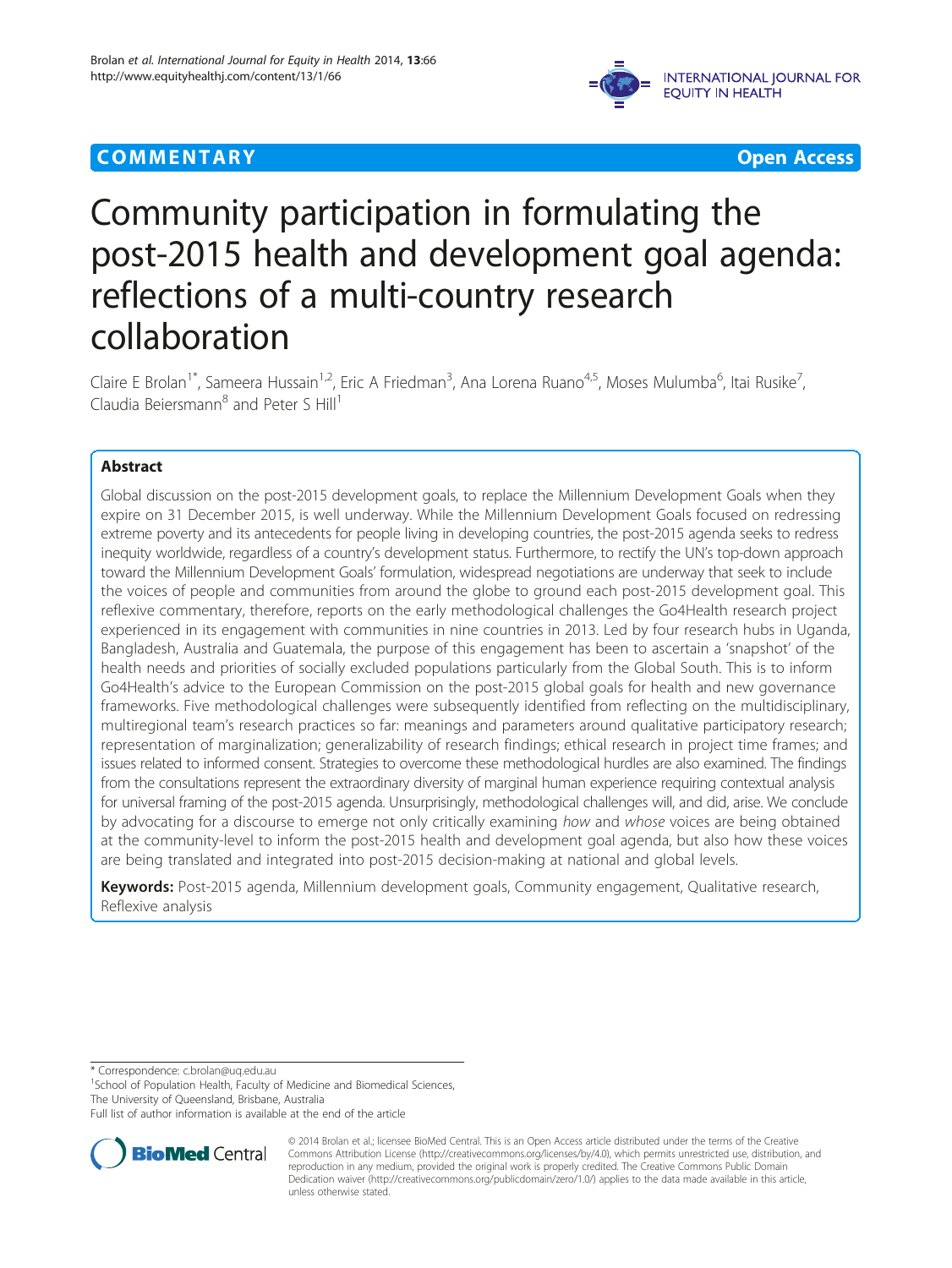## Introduction

This article is a reflexive commentary on the methodological challenges experienced by Work Package 2 (WP2) of the Goals and Governance for Health research consortium (or 'Go4Health Project'), which is undertaking community consultations around the world to inform recommendations on health in the post-2015 sustainable development goal agenda. WP2 is coordinated by the O'Neill Institute for National and Global Health Law at Georgetown University (United States) and research partners are located in both civil society and tertiary institutions in Bangladesh, Guatemala, Uganda and Australia (Figure 1). Initial work centered on a largescale, qualitative research project with marginalized communities in nine countries in 2013.

The purpose of Go4Health's widespread community consultations, mainly through focus group discussion and key informant interviews, is to ascertain a 'snapshot' of the health needs and priorities of socially excluded populations in low-income to high-income countries. This is to inform and ground Go4Health's advice to the European Commission on the post-2015 global goals for health and

new governance frameworks. Go4Health is "committed to ensuring that any post-2015 health and development goals are articulated in collaboration with the communities whose health is at stake" [[1\]](#page-5-0). The norm of community inclusion and participation is well-recognized in the global health sector [[2-4](#page-5-0)], and has been especially progressed by the "Greater Involvement of People Living with HIV and AIDS (GIPA)" principles of the AIDS movement [[5\]](#page-5-0) and People's Health Movement [\[6](#page-5-0)]. Lay participation is fundamental for effective and sustainable public health interventions [[7\]](#page-5-0) and redressing paternalist practices accompanying 'top-down' development approaches [\[8](#page-5-0)]. It is also an integral element of the right to health.

## Community participation in formulating the post-2015 development goals

As the Millennium Development Goal (MDG) deadline materializes, negotiations are in full swing on the second iteration of global development goals. This "hurricane" [[9\]](#page-5-0) of post-2015 activity was unleashed by the United Nations (UN) in mid-2012, when it initiated efforts to facilitate eleven global thematic consultations and fifty (a

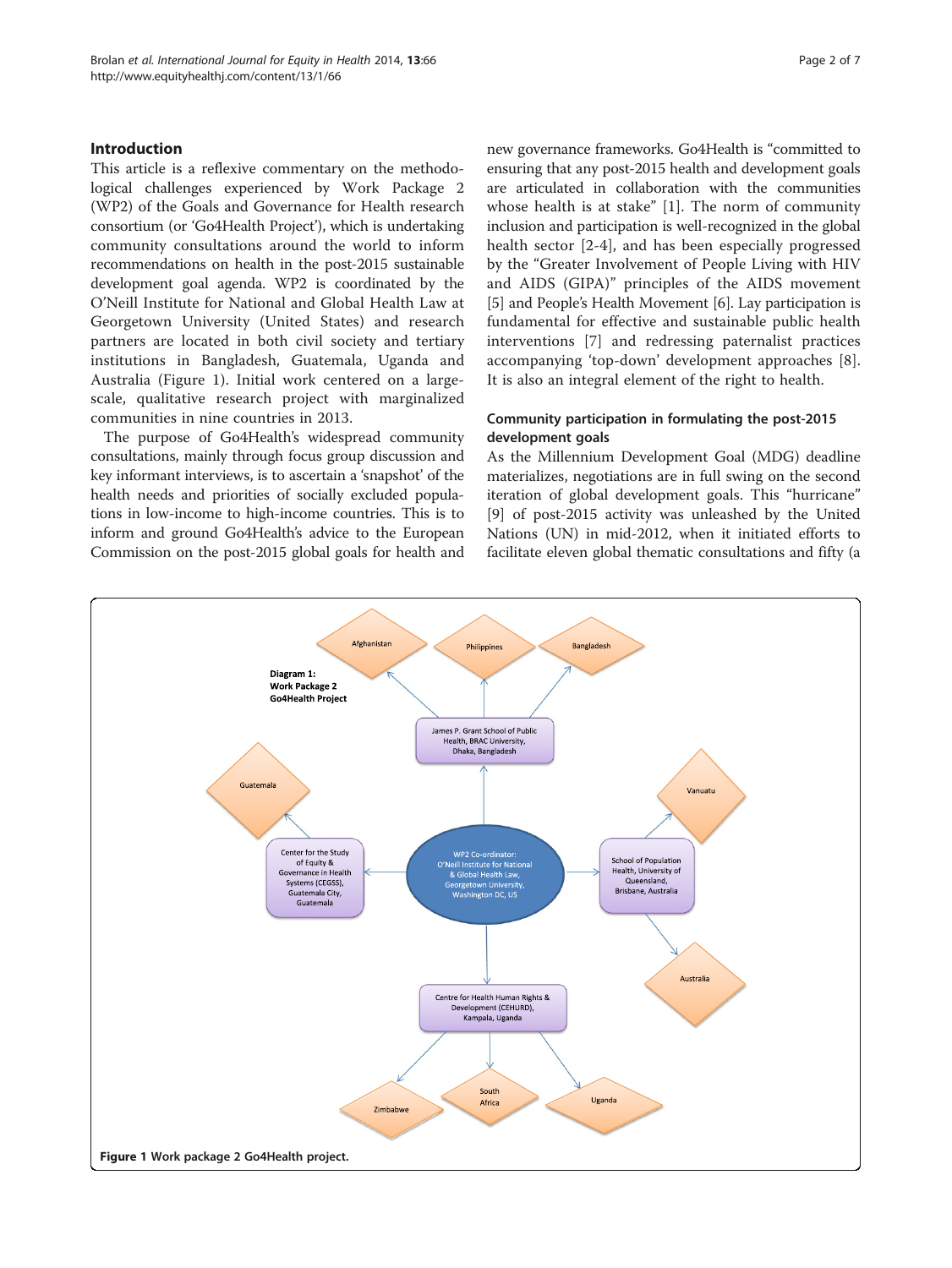number that would be greatly exceeded) national level post-2015 dialogues, as well as support widespread post-2015 community engagement [\[10,11\]](#page-5-0). The UN Secretary General also appointed a High-Level Panel of Eminent Persons on the Post-2015 Development Agenda (HLP), which in May 2013 suggested 12 illustrative goals; a foundation for ongoing post-2015 discussion [\[12\]](#page-5-0). This is in stark contrast to the 2001 MDG process, where goals were formulated by staff from a small UN interagency team [\[13,14\]](#page-5-0) without consultation of communities or governments (notably from the Global South), and presented to the world in a UN report shortly thereafter [[15](#page-5-0)].

Not only were the MDGs formulated from the topdown, but they contained a Western bias resulting in their occidental application to 'the other' in 'those' lower income nations. Conversely, the HLP envisages the post-2015 goals to be "widely applicable" to all countries, irrespective of income status, thereby elevating the equitable development paradigm [\[16\]](#page-5-0) promoted by the 2011 World Conference on Social Determinants of Health [\[17\]](#page-6-0). While continuing to redress extreme poverty and its antecedents, the post-2015 agenda also seeks to redress inequities experienced by the bulk of the world's poor now living in middle-income nations, and the unconscionable disparities experienced by millions in high-income settings. The HLP also emphasised each goal must "Be grounded in the voice of people, and the priorities identified during consultations, especially children, youth, women and marginalised and excluded groups" [\[12\]](#page-5-0). Certainly, people want to participate, in both the post-2015 agenda setting and goal monitoring phase [\[18,19\]](#page-6-0).

Go4Health's consultative aspirations are far more modest than the UN's aim to "gather the priorities of people from every corner of the world" [\[11\]](#page-5-0). Nonetheless, our empirical gathering of lay perspectives from the world's marginalized are important because these voices are distinctly missing while others speak loudly in their absence, especially within the many contributions to the UN Global Thematic Consultation on Health. For example, of the 100 papers submitted to the Global Thematic Consultation on Health, the bulk of papers are from multilaterals, development and health organizations and networks, religious organizations, civil society organizations as well as academics [[20\]](#page-6-0). While the content of these submissions are significant and cover a broad array of issues – they nonetheless reflect organizational positioning, interests and priority areas, while the voices of the people most likely to be affected by the post-2015 development goals are absent. For a number of reasons it is not surprising lay perspectives are absent from the submissions: Community engagement to elucidate such voices takes time (far longer than given in the Global Thematic Consultation's call for papers) and involves substantial human and fiscal resource; individuals may be unable to contribute to the submission process for technological as well as lack of English language and literacy reasons; and, of course, many communities lack awareness of the post-2015 health and development goal agenda (and its importance).

Further, although some 88 country consultations on the post-2015 agenda have taken place (or are occurring), question remains around timeframes as well as breadth and depth of the UN's community consultative process. Indeed, it is unclear how or if the inherent richness in that data will be further analyzed, synthesized and brought to global attention (especially the attention of the intergovernmental Open Working Group on Sustainable Development Goals, a key post-2015 negotiator [[21](#page-6-0)]). Nevertheless, the UN's emphasis on equity and community participation in formulating the post-2015 development goals is a laudable shift from the pre-MDG era.

## The reflexive process

As qualitative researchers involved in this complex international project, WP2 investigators recognize they are integral to the research process and their scientific approach must be reflexive [[22](#page-6-0)]. This means WP2 researchers "constantly take stock of their actions and their role in the research process, and subject these to the same critical scrutiny as the rest of their 'data'" [[23](#page-6-0)]. When researchers locate themselves within their research they embed greater accountability into their scientific practices [[24](#page-6-0)]. In view of the diversity of investigators, and in order to identify, analyse, and learn from the ethical challenges experienced by WP2 in its early research planning and execution phases, WP2 implemented a "reflexive action learning" approach [[25](#page-6-0)]. According to Richman et al. [[25\]](#page-6-0), action learning is "uniquely responsive to research environment and context" and this "evidence-based approach to continuous learning and reflection" is ideal to apply when collaborating with a group of colleagues. In this spirit, a WP2 team member (CEB) reviewed group meeting notes from two face to face preparatory meetings, Skype meeting minutes and project discussion notes from WP2 WebEx (an Internet-based communications platform) meetings, and re-examined group email correspondence over a 6 month period (September 2012 – May 2013) between WP2 partners. CEB then undertook the first round of data analysis and developed an initial paper, which the WP2 team commented on through email correspondence. The paper then served as a base for focusing critical discussion on research approaches at the third preparatory meeting in Heidelberg, Germany, in May 2013. Following this meeting, WP2 members revised the original draft, which was again circulated to the team for critical feedback. Subsequently, five main methodological challenges were identified, and are discussed below.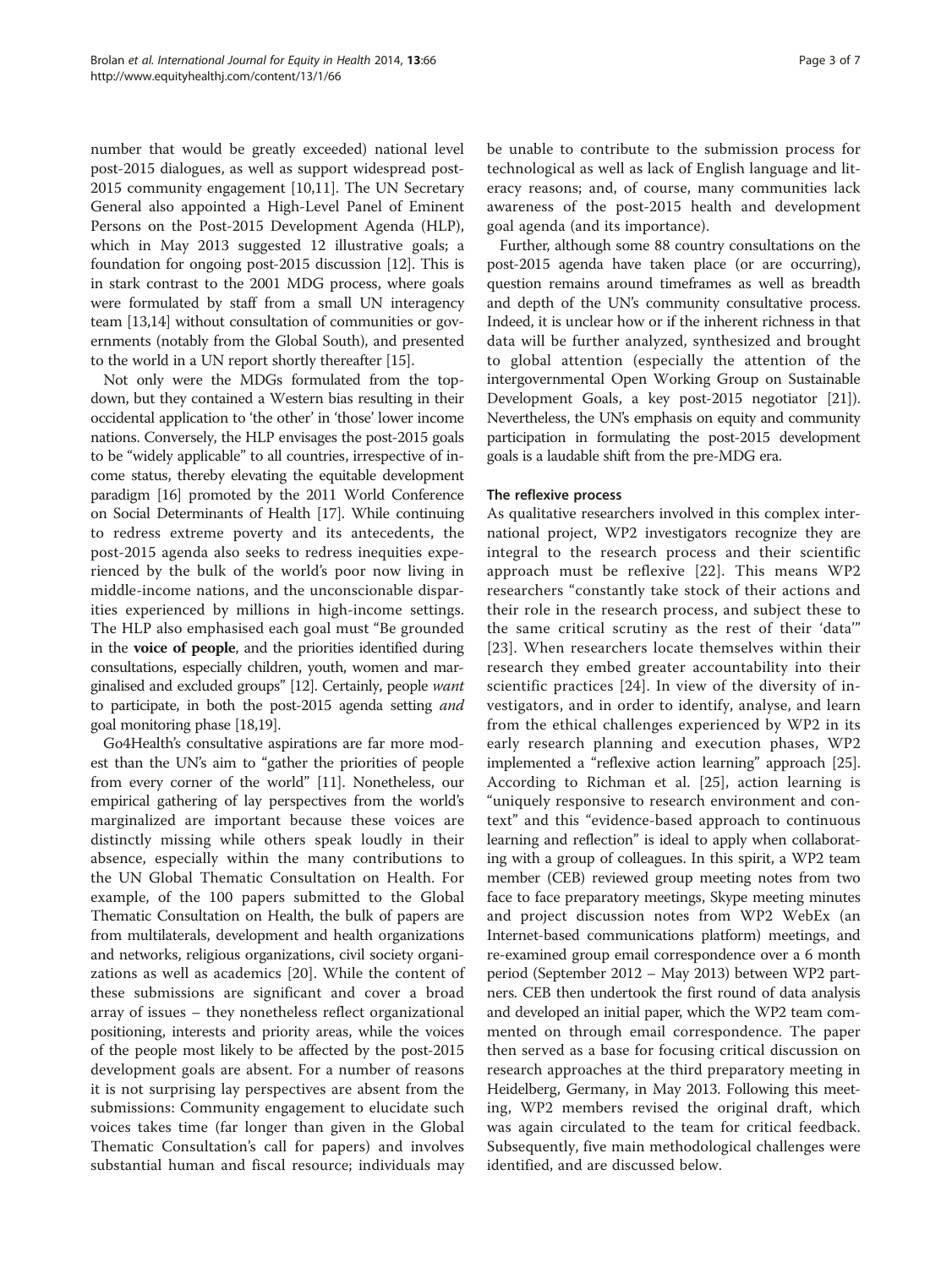## Five main methodological challenges

## Meanings and parameters around qualitative participatory research

An ethical approach to accessing marginalized populations brings its own complexities. WP2 researchers are entering into a relationship with populations for whom the focus of the research has no immediate local benefit, and for whom it may not have immediate relevance. Indeed, certain groups were reticent to engage due to prior interface with other researchers without long-term community benefit. This included potential participants from indigenous communities in Australia and Guatemala. Various contextually responsive strategies were thus identified: Investing additional time in building relationships with communities prior to research commencing [[26](#page-6-0)]; partnering with appropriate community-based research workers and civil society organizations who are already existing members of the focal community; locating additional resources to integrate Community Based Participatory Research (CBPR) approaches [[27](#page-6-0)]; connecting the consultations process to already ongoing community and national processes; and returning to communities to discuss findings and identify issues of (and partners/resources for) potential advocacy.

Table [1](#page-4-0) provides seven "desired features" sought to be achieved within WP2's research approach, and WP2's ensuing efforts (and limitations). This Table describes how much engagement was desired and possible, versus what was achieved.

## Representation of marginalization in WP2

While it was acknowledged that four research clusters cannot capture the extraordinary diversity of marginal human experience, question nevertheless arose over which countries and in-country groups should be involved. Recognition was had, however, that the construction of the research proposal, time and resource constraints, and the geographic location of each of the research hubs (and their respective networks) dictated what is possible in terms of research parameters; frequently the case in community-based research projects [[28,29](#page-6-0)]. Marginalization was framed by the four research hubs based on existing literature and field experience. The individual approach taken by each WP2 hub in order to select marginalized populations was considered flexible and appropriate in light of the geographically and contextually differing circumstances within (and facing) each research team. In Guatemala, for example, the identification of the communities to be consulted was the result of a participative process where civil society organizations, experts and people on the ground were interviewed and involved in active discussions. In addition, the team also took into consideration the country's recent history, health and other social indicators and the feasibility of engaging with a community in a way that would be sustainable and

beneficial for both the consultation and the community's on-going process of achieving better access to higher quality health services. A similar approach was utilized by the Centre for Health Human Rights & Development (CEHURD) in Kampala, Uganda, where a regional meeting was held at the inception of the consultations with civil society partners from Uganda, Zimbabwe, South Africa, Kenya, Zambia and Malawi to guide the research process. Even after the regional meeting researchers from Uganda, Zimbabwe and South Africa had another national process to domesticate collaboratively devised research tools and methods of entry to the communities.

In contrast, the PROGRESS acronym, which stands for 'Place of Residence, Religion, Occupation, Gender, Race/ ethnicity, Education, Socioeconomic status, Social Networks and Capital, was utilized by the Bangladeshi research team from BRAC University to frame marginalization [\[30](#page-6-0)]. As the PROGRESS acronym was particularly useful and applicable across countries in different phases of development, it was helpful in supporting the Australian research hub identify potential participants located in a high-income country context (permanent citizens of refugee background and indigenous Australians were subsequently identified and included). However, in terms of identifying and accessing participants in Vanuatu, the Australian research team was guided by its research partner, Vanuatu's Ministry of Health, based on past experience of culturally and politically appropriate research engagement within that country.

## Generalizability of research findings

Concern was had around how the entire data set could be rigorously synthesized into meaningful research findings; how could there be scientifically legitimate meaning comparing responses from groups identified as marginalized in an urban Australian environment to those from a rural and post-conflict environment in Uganda. It was agreed that the contextual and geographic variations and the factors underlying them were important given the emergent universal framing of the post-2015 goal agenda. Team members recognized "…every contradiction, every inconsistency, every diversity" should not be perceived "as an error or extraneous but as fodder for contextual analysis" [[31](#page-6-0)]; that WP2 results may "simply reflect multiple realities, and, if an appreciation can be gained of the reasons behind the variations, this understanding may prove as useful to the reader as the results actually reported" [\[32\]](#page-6-0).

## Ethical research in project time frames

Qualitative community-based research is time-intensive and hurdles unexpectedly arise [\[33](#page-6-0)-[35\]](#page-6-0). Delays were experienced by the WP2 team on multiple fronts: institutional ethical clearance processes, researcher health, and finalizing participant involvement. In the conflict zones of Afghanistan and Mindanao (Philippines), WP2's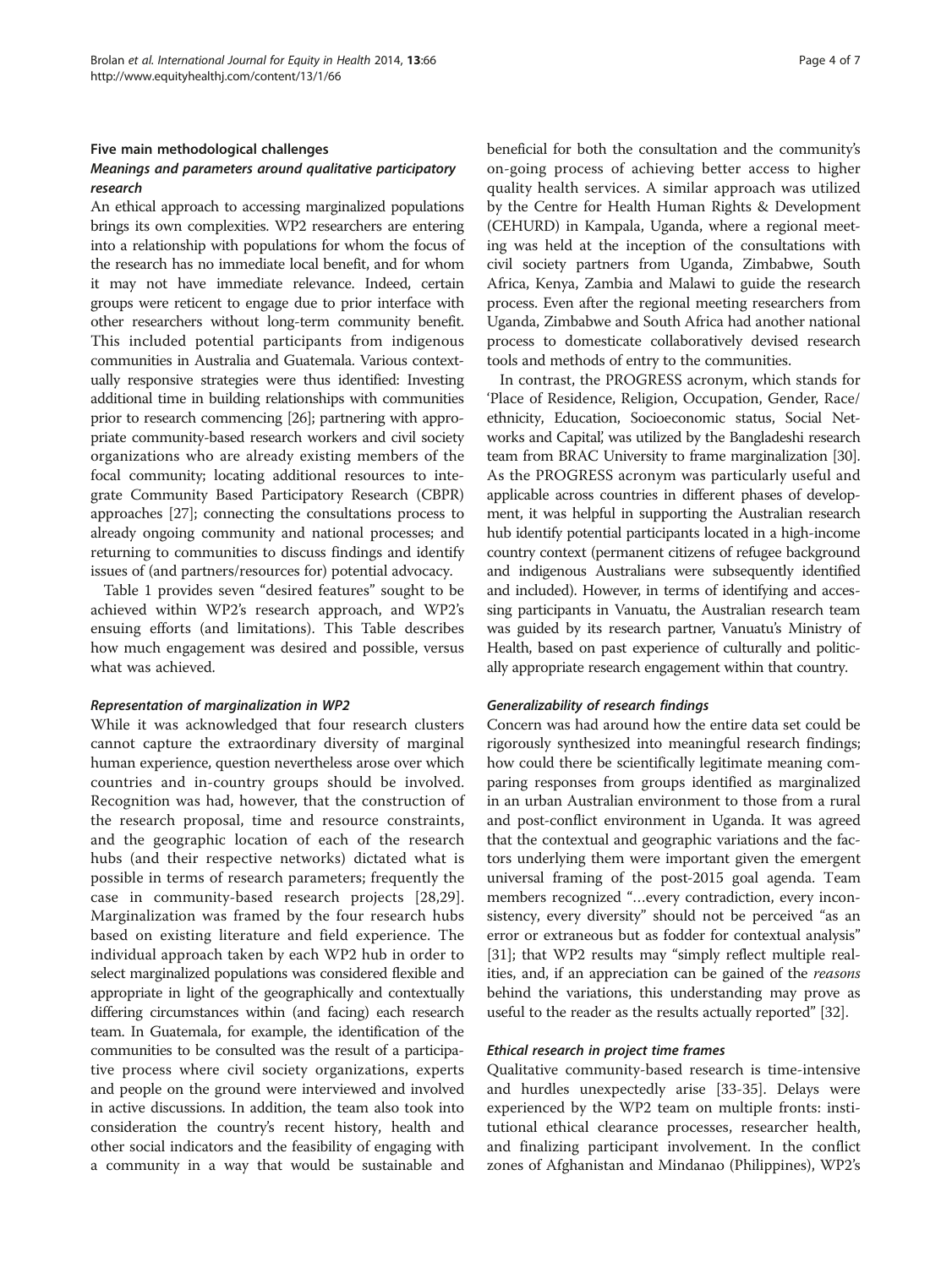| <b>Desired features</b>                                    | <b>WP2</b> consultations                                                                                                                                                                                                                                                                                                                                                                                                                                                                                                                                                   |
|------------------------------------------------------------|----------------------------------------------------------------------------------------------------------------------------------------------------------------------------------------------------------------------------------------------------------------------------------------------------------------------------------------------------------------------------------------------------------------------------------------------------------------------------------------------------------------------------------------------------------------------------|
| Diversity of communities                                   | Within budget, time, and other imposed constraints, we were able to consult a diverse set of<br>communities, encompassing indigenous populations, rural poor, ethnic minorities, people with<br>disabilities, LGBT individuals, refugees, migrants, older adults, and youth (among others) in<br>different geographic regions of the world.                                                                                                                                                                                                                                |
|                                                            | -Consultations with urban populations, outside of Africa, were limited, and more were planned.<br>For example, a planned consultation with slum dwellers in Dhaka, Bangladesh, was precluded<br>due to political unrest at the time.                                                                                                                                                                                                                                                                                                                                       |
|                                                            | -Several consultations included a particular focus on women, especially in Asia and the Pacific.                                                                                                                                                                                                                                                                                                                                                                                                                                                                           |
| Inclusion of highly marginalized populations               | -All hubs sought to include highly marginalized populations in the consultations, including the<br>development of a protocol for this very purpose in Guatemala, as well as for several of the highly<br>marginalized groups in Uganda, namely LGBT individuals, people with disabilities, older persons,<br>and post-conflict communities. For the most part we believe we succeeded, though in several<br>of the communities, particularly where consultations were not linked to ongoing processes, we<br>can be less certain of this (notably the Australian context). |
| Community participation at early stage<br>of consultations | •The specific mandate of the Go4Health project addressed terms set by the European Commission<br>as funders, limiting the potential to engage community members in the design of the project or<br>the research tools. Community views on the post-2015 health development goal(s) were central<br>to WP2. WP2 is committed to ensuring community voices and perspectives are heard, and remain<br>responsive to community requests regarding feedback and ongoing representation and interaction.                                                                         |
| Opportunity for all participants to<br>have their say      | We strove in all our consultations to ensure that everyone could have a say. This included holding<br>separate focus groups for LGBT individuals in Uganda, as discrimination made it unlikely that<br>participants could speak out in a more open forum.                                                                                                                                                                                                                                                                                                                  |
|                                                            | •To foster participation in Asia, we held separate consultative sessions with specific populations<br>within the community, in particular males and females from different age groups, including older<br>persons, adults of reproductive age, and adolescents.                                                                                                                                                                                                                                                                                                            |
| Findings shared and checked<br>with community              | We shared findings with communities where funding enabled us to return to communities once<br>each hub had analyzed the findings. This was possible in about half of the communities, in particular,<br>most of those in Bangladesh, Guatemala, Uganda, Zimbabwe, and the Philippines.                                                                                                                                                                                                                                                                                     |
| Link to ongoing processes and advocacy                     | •Links to ongoing processes varied significantly by region, largely determined by the extent of already<br>existing relationships with the communities. These were deepest in Guatemala, Uganda, and Zimbabwe.                                                                                                                                                                                                                                                                                                                                                             |
|                                                            | -While less connected to advocacy, the connections between BRAC University and the BRAC NGO<br>will enable our Asian hub to discuss findings with relevant members of the BRAC NGO. This will<br>enable the consultations in Asia, some of which were with communities that received services<br>from BRAC, to affect the services they receive from and their interactions with BRAC.                                                                                                                                                                                     |
| Link to national processes                                 | In several countries, particularly those in Africa, as well as the Philippines, it has been possible to facilitate<br>participation of communities we consulted into national dialogues on the post-2015 sustainable<br>development agenda. For example, in Uganda national processes were also linked not only to the                                                                                                                                                                                                                                                     |

## <span id="page-4-0"></span>Table 1 Community engagement with marginalized populations: Desired features\* and WP2 efforts

\*This list is not intended to be comprehensive.

Bangladeshi research team and their in-country partners planned fieldwork was delayed (or alternatives swiftly found) for security reasons. Bombings in Kabul, for example, delayed travel to the field, and in Mindanao authorities instructed local community research workers could not partner with, but had to replace, the foreign research team in the field. In Uganda, once in the field research team members sought extra letters of support from the WP2 project coordinator in Kampala as well as proof that the European Commission was actually funding the Go4Health Project. This could be linked to current government desire to control political activity in communities. Indeed, approval for the community consultations to take place in Uganda was obtained from the National Council of Science and Technology (NCST), but this approval at the national level needed

to be supplemented and supported by further clearance from the representative of the Office of the President in each of the districts where consultations occurred.

## Informed consent

post-2015 process, but also to citizen participation in health through Health Unit Management Committees and annual community dialogues for health to inform the budgeting process.

> WP2 researchers took a contextualized approach to obtaining consent: Based on the literacy (and previous research experience) of the participant community, some sought written while others sought verbal consent (or both). Studies highlight that despite adherence to ethical guidelines and the researchers' best intentions, there can still be a lack of informed consent among participants, particularly those in low-resource settings [[36,37](#page-6-0)], and that meaningful consent is a challenging, iterative, and participatory process [[38](#page-6-0)-[40](#page-6-0)]. WP2 members discussed the need to consult community research workers, investigate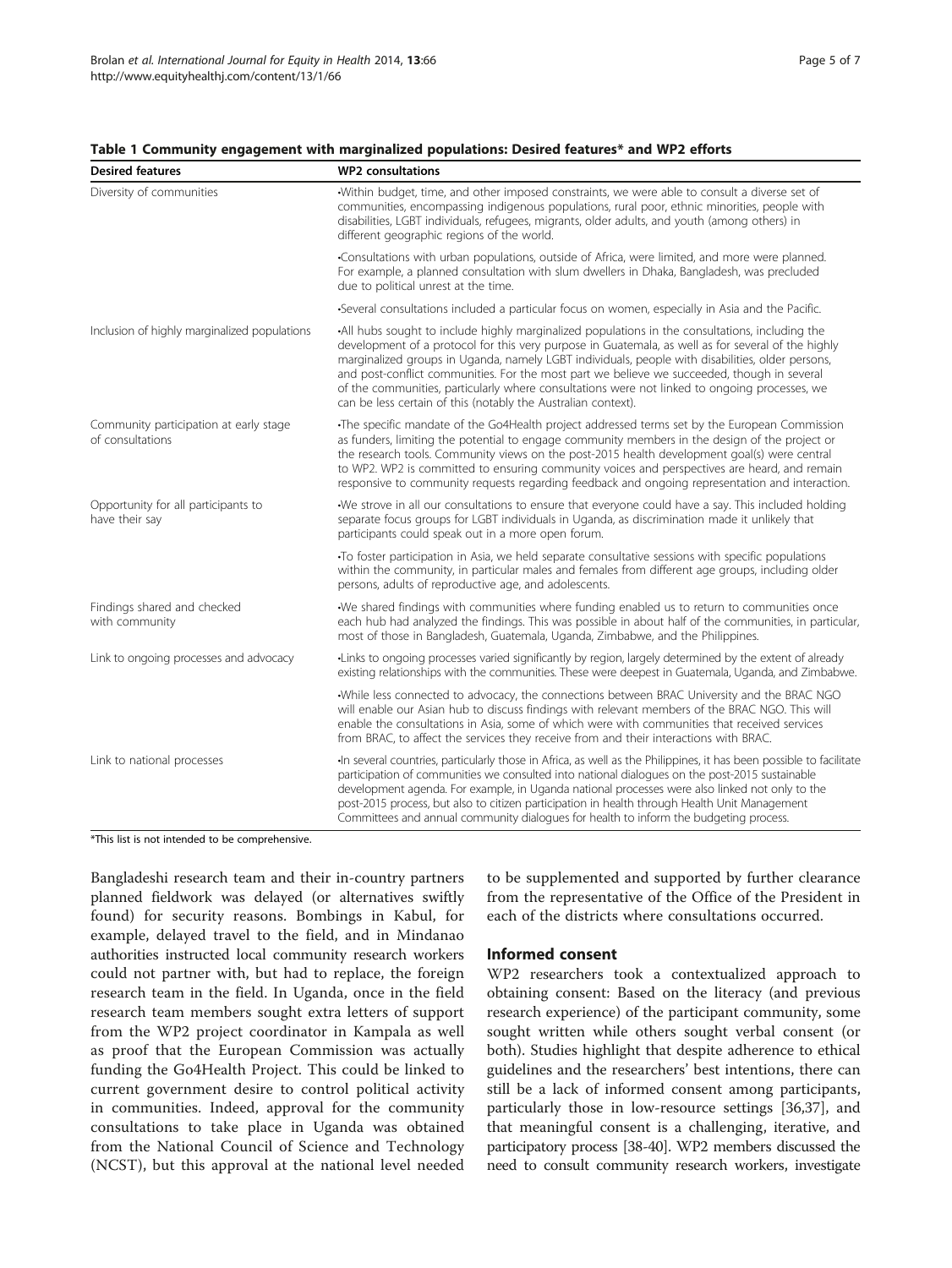<span id="page-5-0"></span>and apply optional iterative consent techniques (mindful that a number of communities involved value a collectivist worldview), and seek to ensure that participation did not happen under any form of duress. In Vanuatu,for instance, a predominantly patriarchal society [\[41\]](#page-6-0), the research team worked with local tribal groups and leaders to progress separate focus group discussions with female participants, confirming consent to participate with both the (male) leaders and, separately, with the individual women. In Guatemala, group discussions were favored over individual interviews to respond to the cultural views of the consulted communities. Talking to a group of community members allowed for the emergence of rich discussion while also ensuring support for the participants that had come to share their experiences of the neglect, discrimination and outright abuse that either they or their families had experienced.

## Conclusion

This reflexive analysis of WP2's early research is unusual. Such analyses are typically published once the entire research project has been completed. However, the Go4Health Project is atypical: We are unaware of a comparable multi-country qualitative study undertaken by university and civil society partners on the post-2015 health and development goal agenda. As a multi-regional and multidisciplinary collective, undertaking research with logistic and methodological complexity, there is commitment to engage in reflexive analysis to identify successes and shortcomings of WP2's practices at all research stages [[42,43](#page-6-0)]. It is hoped that by reporting on these early challenges (and not waiting until the project finishes at the end of 2015, when the new post-2015 goals have been formulated), other similar projects, whether they involve partners at a more local level, may also come to light and share their post-2015 community engagement experiences. We advocate for a discourse to emerge not only critically examining how and whose voices are being obtained at the community-level to inform the post-2015 health and development goal agenda, but also how these voices are being translated and integrated into post-2015 decision-making at national and global levels.

## Abbreviations

CBPR: Community based participatory research; GIPA: Greater Involvement of People Living With Hiv And Aids; HLP: High-Level Panel of Eminent Persons on the Post-2015 Development Agenda; MDGs: Millennium Development Goals; UN: United Nations; WP2: Work package 2.

## Competing interests

The authors declare that they have no competing interest.

#### Author's information

All authors are involved in WP2 of the Go4Health Project.

#### Authors' contributions

The idea for this article was devised by CEB, who completed a literature review, considered WP2 correspondence, and prepared the first draft. The content of subsequent drafts was discussed between the authors in WP2 Go4Health project meetings in 2013, and via group email and Skype contact. All authors read and approved the final manuscript.

#### Acknowledgements

The funding for Go4Health, a research project of which this analysis was part, was provided by the European Union's Seventh Framework Programme (grant HEALTH-F1-2012-305240) and by the Australian Government's NH&MRC-European Union Collaborative Research Grants (grant 1055138).

#### Author details

<sup>1</sup>School of Population Health, Faculty of Medicine and Biomedical Sciences The University of Queensland, Brisbane, Australia. <sup>2</sup> James P Grant School of Public Health, BRAC University, Dhaka, Bangladesh. <sup>3</sup>O'Neill Institute for National and Global Health Law, Georgetown University, Washington, DC, USA. <sup>4</sup>Center for International Health, Department of Global Public Health and Primary Care, Faculty of Medicine and Dentistry, University of Bergen, Bergen, Norway. <sup>5</sup>Centro de Estudios para la Equidad y Gobernanza en los Sistemas de Salud (CEGSS), Guatemala City, Guatemala. <sup>6</sup>Center for Health, Human Rights and Development (CEHURD), Kampala, Uganda. <sup>7</sup>Community Working Group on Health (CWGH), Harare, Zimbabwe. <sup>8</sup>Institute of Public Health, Ruprecht-Karls University Heidelberg, Heidelberg, Germany.

## Received: 28 February 2014 Accepted: 15 July 2014 Published online: 10 October 2014

#### References

- 1. Ooms G, Brolan C, Eggermont N, Eide A, Flores W, Formran L, Friedman EA, Gebauer T, Gostin LO, Hill PS, Hussain S, McKee M, Mulumba M, Siddiqui F, Sridhar D, Van Leemput L, Waris A, Jahn A: Universal health coverage anchored in the right to health. Bull World Health Organ 2013, 91:2–2A.
- 2. Declaration of Alma-Ata 1978: [\[http://www.euro.who.int/\\_\\_data/assets/](http://www.euro.who.int/__data/assets/pdf_file/0009/113877/E93944.pdf) [pdf\\_file/0009/113877/E93944.pdf\]](http://www.euro.who.int/__data/assets/pdf_file/0009/113877/E93944.pdf)
- 3. Ottawa Charter for Health Promotion: 1996 [[http://www.who.int/](http://www.who.int/healthpromotion/conferences/previous/ottawa/en/) [healthpromotion/conferences/previous/ottawa/en/\]](http://www.who.int/healthpromotion/conferences/previous/ottawa/en/)
- 4. Committee on Economic, Social and Cultural Rights: General Comment No. 14. 2000, [\[http://tbinternet.ohchr.org/\\_layouts/treatybodyexternal/TBSearch.](http://tbinternet.ohchr.org/_layouts/treatybodyexternal/TBSearch.aspx?TreatyID=9&DocTypeID=11) [aspx?TreatyID=9&DocTypeID=11](http://tbinternet.ohchr.org/_layouts/treatybodyexternal/TBSearch.aspx?TreatyID=9&DocTypeID=11)]
- 5. International AIDS Alliance: [[http://www.aidsalliance.org/TechnicalThemeDetails.](http://www.aidsalliance.org/TechnicalThemeDetails.aspx?Id=34) [aspx?Id=34\]](http://www.aidsalliance.org/TechnicalThemeDetails.aspx?Id=34)
- 6. People's Health Movement: [[http://www.phmovement.org/\]](http://www.phmovement.org/)
- 7. Gosling L, Edwards M: Toolkits: A Practical Guide to Planning, Monitoring, Evaluation and Impact Assessment. London: Save the Children UK; 2003.
- 8. United Nations Development Program: Human Development Report. 1997, [[http://hdr.undp.org/sites/default/files/reports/258/hdr\\_1997\\_en\\_complete\\_](http://hdr.undp.org/sites/default/files/reports/258/hdr_1997_en_complete_nostats.pdf) [nostats.pdf\]](http://hdr.undp.org/sites/default/files/reports/258/hdr_1997_en_complete_nostats.pdf)
- 9. King K, Palmer R: Post-2015 agendas: Northern tsunami, southern ripple? The case of education and skills. IJED 2013, 5:409-425.
- 10. UN System Task Team on the Post-2015 Development Agenda: Realizing the Future We Want for All. Report to the UN Secretary-General. [[http://www.un.org/millenniumgoals/pdf/Post\\_2015\\_UNTTreport.pdf\]](http://www.un.org/millenniumgoals/pdf/Post_2015_UNTTreport.pdf)
- 11. World We Want: 2015 [\[http://www.worldwewant2015.org/\]](http://www.worldwewant2015.org/)
- 12. Report of the High-Level Panel of Eminent Persons on the Post-2015 Development Agenda: A New Global Partnership: Eradicate Poverty and Transform Economies through Sustainable Development. [[http://www.](http://www.post2015hlp.org/featured/high-level-panel-releases-recommendations-for-worlds-next-development-agenda/) [post2015hlp.org/featured/high-level-panel-releases-recommendations-for](http://www.post2015hlp.org/featured/high-level-panel-releases-recommendations-for-worlds-next-development-agenda/)[worlds-next-development-agenda/](http://www.post2015hlp.org/featured/high-level-panel-releases-recommendations-for-worlds-next-development-agenda/)]
- 13. Hulme D: The Making of the Millennium Development Goals: Human Development Meets Results-Based Management in an Imperfect World. [[http://papers.ssrn.com/sol3/papers.cfm?abstract\\_id=1246696\]](http://papers.ssrn.com/sol3/papers.cfm?abstract_id=1246696)
- 14. Vandemoortele J: The MDG story: intention denied. Dev Chang 2011, 42:1–21.
- 15. United Nations General Assembly: Road map towards the implementation of the United Nations Millennium Declaration. Report of the Secretary-General. [\[http://www.un.org/documents/ga/docs/56/a56326.pdf\]](http://www.un.org/documents/ga/docs/56/a56326.pdf)
- 16. Melamed C, Samman E: Equity, Inequality and Human Development in a Post-2015 Framework. [\[http://hdr.undp.org/en/content/equity-inequality](http://hdr.undp.org/en/content/equity-inequality-and-human-development-post-2015-framework)[and-human-development-post-2015-framework\]](http://hdr.undp.org/en/content/equity-inequality-and-human-development-post-2015-framework)